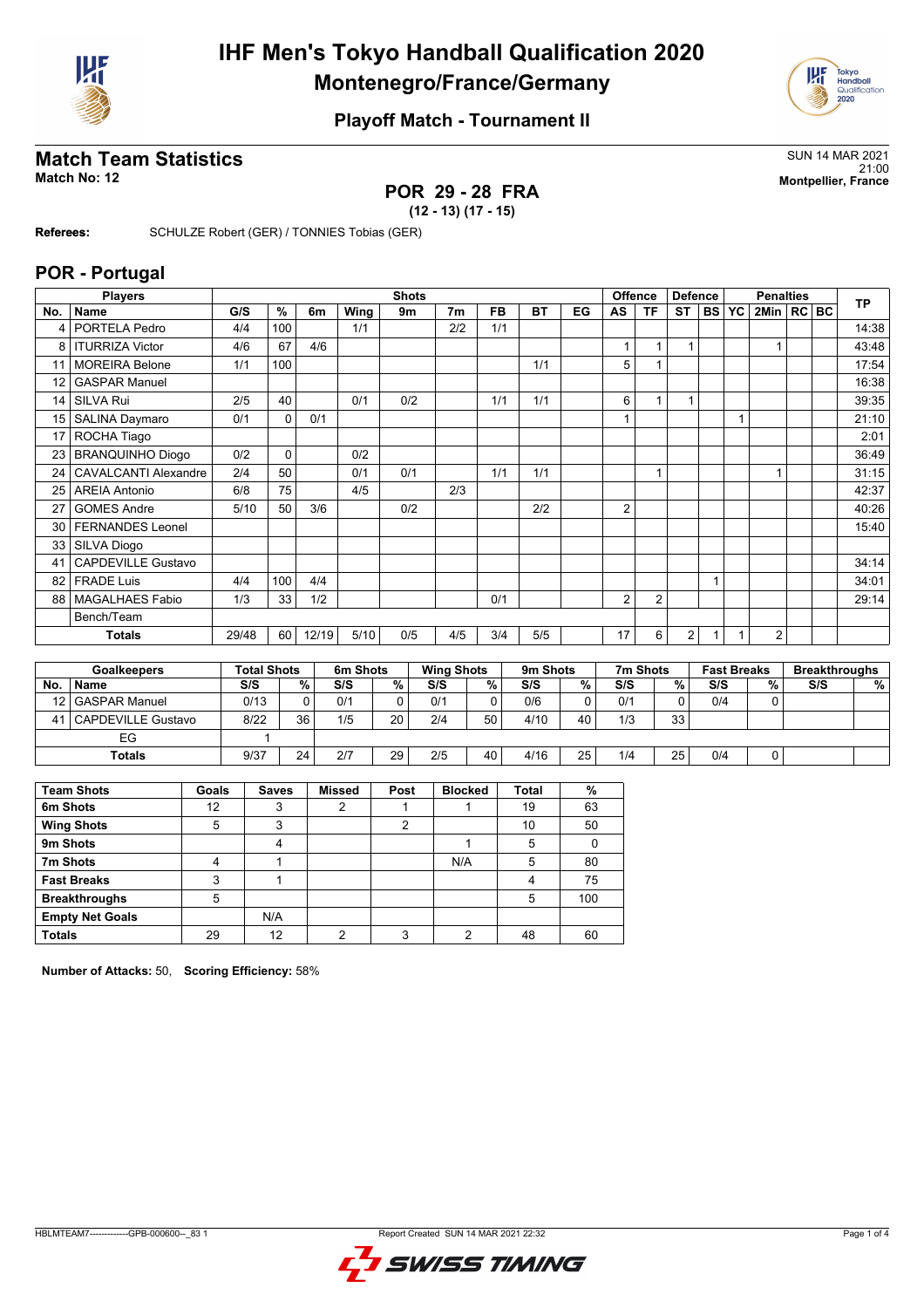



# **Match Team Statistics** Sun 14 MAR 2021

**POR 29 - 28 FRA**

21:00 **Match No: 12 Montpellier, France**

**(12 - 13) (17 - 15) Referees:** SCHULZE Robert (GER) / TONNIES Tobias (GER)

#### **POR - Portugal**

|                                 |                    |       |              | <b>Shots Distribution</b> |            |                      |             |            |  |
|---------------------------------|--------------------|-------|--------------|---------------------------|------------|----------------------|-------------|------------|--|
| <b>Players</b><br>Goals / Shots |                    |       |              |                           |            |                      |             |            |  |
| 4 PORTELA P                     | 8 ITURRIZA V       |       | 11 MOREIRA B | 12 GASPAR M               | 14 SILVA R |                      | 15 SALINA D | 17 ROCHA T |  |
| $\sqrt{2/2}$                    | $\overline{1/1}$   |       |              |                           |            | 0/1                  |             |            |  |
| $\parallel$ 1/1                 | 1/1                | $1/1$ |              |                           |            | $1/1$                | $0/1$       |            |  |
| $\overline{11/1}$               | $\blacksquare$ 1/1 |       | 1/1          |                           |            | $1/1$ $\blacksquare$ |             |            |  |
|                                 | 2-Missed           |       |              |                           | 1-Post     | 1-Blocked            |             |            |  |

| 23 BRANQUINHO D | 24 CAVALCANTI A               | 25 AREIA A                         | 27 GOMES A         | 30 FERNANDES L             | 33 SILVA D | 41 CAPDEVILLE G |  |  |  |
|-----------------|-------------------------------|------------------------------------|--------------------|----------------------------|------------|-----------------|--|--|--|
| 0/1             |                               | $\overline{3}/\overline{3}$<br>1/1 | 0/1<br>0/1         | <i>A</i> 1 <i>A</i><br>17. |            |                 |  |  |  |
| 0/1             |                               | 1/2<br>п.                          |                    | $3/4$ $\blacksquare$       |            |                 |  |  |  |
|                 | 0/1<br>1/2                    | 1/1<br>1/1                         | $\blacksquare$ 1/1 |                            |            |                 |  |  |  |
|                 | 1-Blocked<br>1-Post<br>l-Post |                                    |                    |                            |            |                 |  |  |  |

| 82 FRADE L |  | 88 MAGALHAES F |  |     |  |  |  |  |
|------------|--|----------------|--|-----|--|--|--|--|
|            |  |                |  |     |  |  |  |  |
| 1/1        |  |                |  | n/· |  |  |  |  |
|            |  | 1/1            |  |     |  |  |  |  |



| <b>Goalkeepers</b> |
|--------------------|
| Saves / Shots      |

| 2/6 | 1/3 | 1/5 |
|-----|-----|-----|
| 1/2 | 2/3 | 1/5 |
| 0/4 | 0/6 | 1/3 |

| 12 GASPAR M            |     |                  |  |  |  |  |  |  |  |  |
|------------------------|-----|------------------|--|--|--|--|--|--|--|--|
| 0/3                    | 0/1 | $\overline{0/2}$ |  |  |  |  |  |  |  |  |
|                        |     | 0/1              |  |  |  |  |  |  |  |  |
| 0/2                    | 0/2 | 0/2              |  |  |  |  |  |  |  |  |
| <b>41 CAPDEVILLE G</b> |     |                  |  |  |  |  |  |  |  |  |
|                        |     |                  |  |  |  |  |  |  |  |  |
| $2\overline{2}$        | 1/2 | 1/3              |  |  |  |  |  |  |  |  |
| 1/2                    | 2/3 | 1/4              |  |  |  |  |  |  |  |  |

**Team** Goals / Shots

6/8 3/5 2/3  $\frac{1}{4}/5$  5/9  $6/7$   $1/2$   $2/2$ 2-Missed 3-Post 2-Blocked

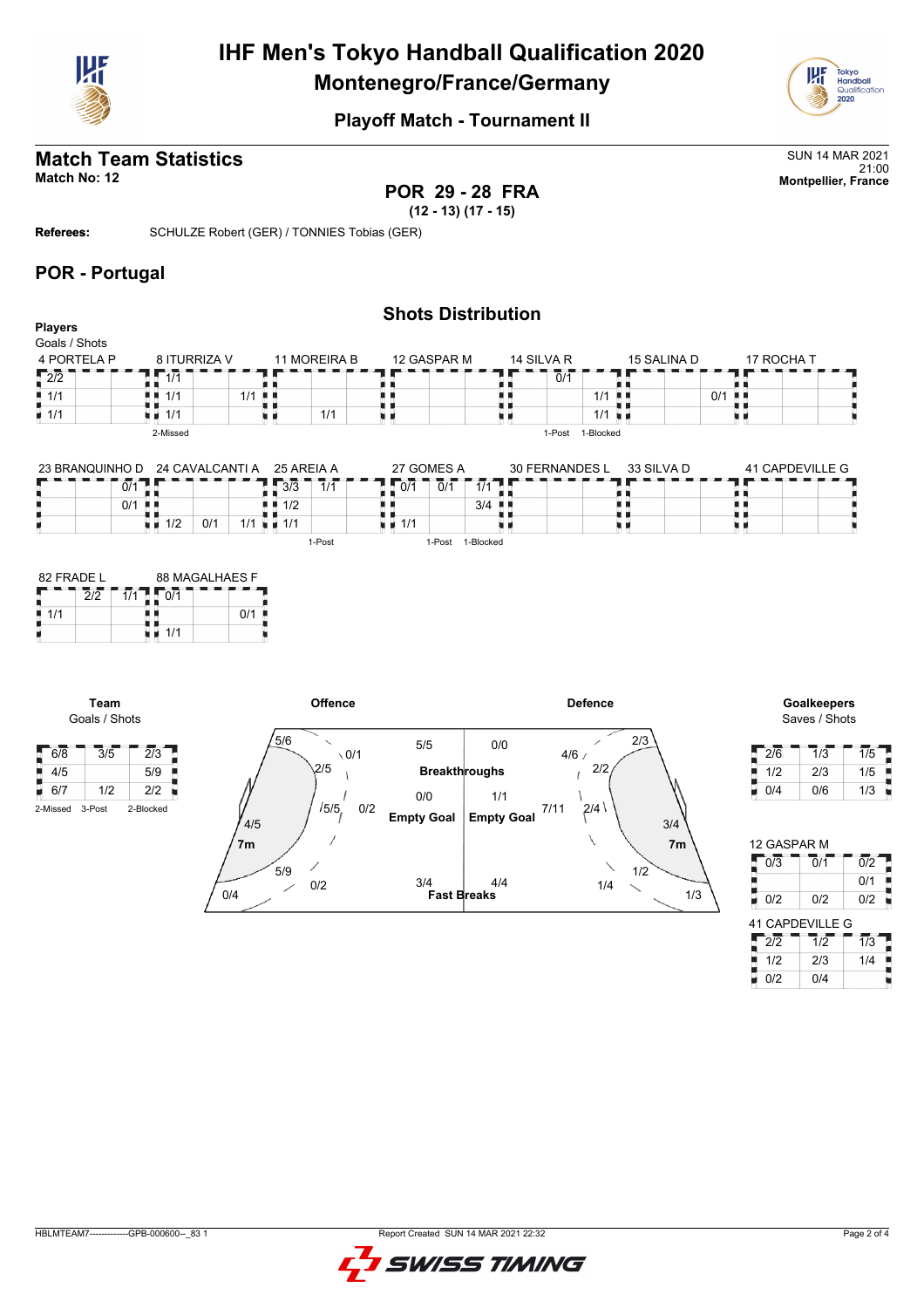



## **Match Team Statistics** SUN 14 MAR 2021

# **POR 29 - 28 FRA**

21:00 **Match No: 12 Montpellier, France**

**(12 - 13) (17 - 15)**

**Referees:** SCHULZE Robert (GER) / TONNIES Tobias (GER)

#### **FRA - France**

|                 | <b>Players</b>           |       |          |     |      | <b>Shots</b> |                |           |           |     | <b>Offence</b><br><b>Defence</b> |                |                | <b>Penalties</b> |    |              |  | <b>TP</b> |       |
|-----------------|--------------------------|-------|----------|-----|------|--------------|----------------|-----------|-----------|-----|----------------------------------|----------------|----------------|------------------|----|--------------|--|-----------|-------|
| No.             | <b>Name</b>              | G/S   | %        | 6m  | Wing | 9m           | 7 <sub>m</sub> | <b>FB</b> | <b>BT</b> | EG  | AS                               | <b>TF</b>      | <b>ST</b>      | <b>BS</b>        | YC | 2Min   RC BC |  |           |       |
| 5               | <b>REMILI Nedim</b>      | 2/5   | 40       |     |      | 2/5          |                |           |           |     |                                  | 2              |                |                  |    |              |  |           | 31:47 |
| 9               | <b>RICHARDSON Melvyn</b> | 2/5   | 40       |     |      | 2/5          |                |           |           |     |                                  |                | $\overline{2}$ |                  |    |              |  |           | 29:09 |
| 10 <sup>1</sup> | <b>MEM Dika</b>          | 2/3   | 67       | 0/1 |      | 2/2          |                |           |           |     | $\overline{2}$                   | 1              |                |                  |    |              |  |           | 15:12 |
| 11              | <b>TOURNAT Nicolas</b>   |       |          |     |      |              |                |           |           |     |                                  |                |                |                  |    |              |  |           |       |
| 12              | <b>GERARD Vincent</b>    |       |          |     |      |              |                |           |           |     |                                  |                |                |                  |    |              |  |           | 55:32 |
| 14              | <b>MAHE Kentin</b>       | 1/2   | 50       | 0/1 |      | 1/1          |                |           |           |     | 2                                | $\overline{1}$ |                |                  |    | 1            |  |           | 12:18 |
| 16              | <b>GENTY Yann</b>        |       |          |     |      |              |                |           |           |     |                                  |                |                |                  |    |              |  |           | 0:33  |
| 17 <sup>1</sup> | N'GUESSAN Timothey       | 4/7   | 57       | 1/1 |      | 3/6          |                |           |           |     | $\overline{2}$                   |                |                |                  |    |              |  |           | 46:31 |
| 19              | <b>ABALO Luc</b>         | 4/5   | 80       | 1/1 | 1/2  |              |                | 2/2       |           |     |                                  |                |                |                  |    |              |  |           | 31:34 |
| 21              | <b>GUIGOU Michael</b>    | 1/3   | 33       |     | 0/1  |              | 0/1            | 1/1       |           |     |                                  |                |                |                  |    |              |  |           | 26:04 |
| 22              | <b>KARABATIC Luka</b>    | 0/1   | $\Omega$ | 0/1 |      |              |                |           |           |     |                                  |                |                |                  |    |              |  |           | 39:05 |
| 23 <sub>1</sub> | <b>FABREGAS Ludovic</b>  | 2/2   | 100      | 2/2 |      |              |                |           |           |     | 3                                | $\mathbf{1}$   | $\overline{1}$ |                  |    | 1            |  |           | 52:10 |
| 25              | <b>DESCAT Hugo</b>       | 6/6   | 100      |     | 2/2  |              | 3/3            | 1/1       |           |     |                                  |                |                |                  |    |              |  |           | 30:00 |
| 26              | <b>CLAIRE Nicolas</b>    | 1/1   | 100      |     |      | 1/1          |                |           |           |     |                                  |                |                |                  |    |              |  |           | 4:51  |
|                 | 28   PORTE Valentin      | 1/2   | 50       |     | 0/1  |              |                |           |           | 1/1 |                                  | 1              |                |                  |    |              |  |           | 30:00 |
| 37              | ACQUEVILLO Jean Jacques  | 2/2   | 100      | 1/1 |      | 1/1          |                |           |           |     |                                  |                |                |                  |    |              |  |           | 15:14 |
|                 | Bench/Team               |       |          |     |      |              |                |           |           |     |                                  |                |                |                  |    |              |  |           |       |
|                 | <b>Totals</b>            | 28/44 | 64       | 5/8 | 3/6  | 12/21        | 3/4            | 4/4       |           | 1/1 | 11                               | 8              | 4              | 2                |    | 5            |  |           |       |

| <b>Goalkeepers</b> |                   | <b>Total Shots</b> |        | 6m Shots |    | <b>Wing Shots</b> |    | 9m Shots |     | 7m Shots |    | <b>Fast Breaks</b> |    | <b>Breakthroughs</b> |   |
|--------------------|-------------------|--------------------|--------|----------|----|-------------------|----|----------|-----|----------|----|--------------------|----|----------------------|---|
| <b>No</b>          | <b>Name</b>       | S/S                | $\%$ . | S/S      | %  | S/S               | %  | S/S      | %   | S/S      | %  | S/S                | %. | S/S                  | % |
|                    | 12 GERARD Vincent | 11/39              | 28     | 3/15     | 20 | 3/8               | 38 | 4/4      | 100 | 0/3      |    | 1/4                | 25 | 0/5                  |   |
| 16 <sup>1</sup>    | l GENTY Yann      | 1/2                | 50     |          |    |                   |    |          |     | 1/2      | 50 |                    |    |                      |   |
|                    | Totals            | 12/4 <sup>1</sup>  | 29     | 3/15     | 20 | 3/8               | 38 | 4/4      | 100 | 1/5      | 20 | 1/4                | 25 | 0/5                  |   |

| <b>Team Shots</b>      | Goals | <b>Saves</b> | <b>Missed</b> | Post | <b>Blocked</b> | Total | %   |
|------------------------|-------|--------------|---------------|------|----------------|-------|-----|
| 6m Shots               | 5     | 2            |               |      |                | 8     | 63  |
| <b>Wing Shots</b>      | 3     | າ            |               |      |                | 6     | 50  |
| 9m Shots               | 12    | 4            |               | 3    |                | 21    | 57  |
| 7m Shots               | 3     |              |               |      | N/A            | 4     | 75  |
| <b>Fast Breaks</b>     | 4     |              |               |      |                |       | 100 |
| <b>Breakthroughs</b>   |       |              |               |      |                |       |     |
| <b>Empty Net Goals</b> |       | N/A          |               |      |                |       | 100 |
| <b>Totals</b>          | 28    | 9            | ∩             | 4    |                | 44    | 64  |

**Number of Attacks:** 49, **Scoring Efficiency:** 57%